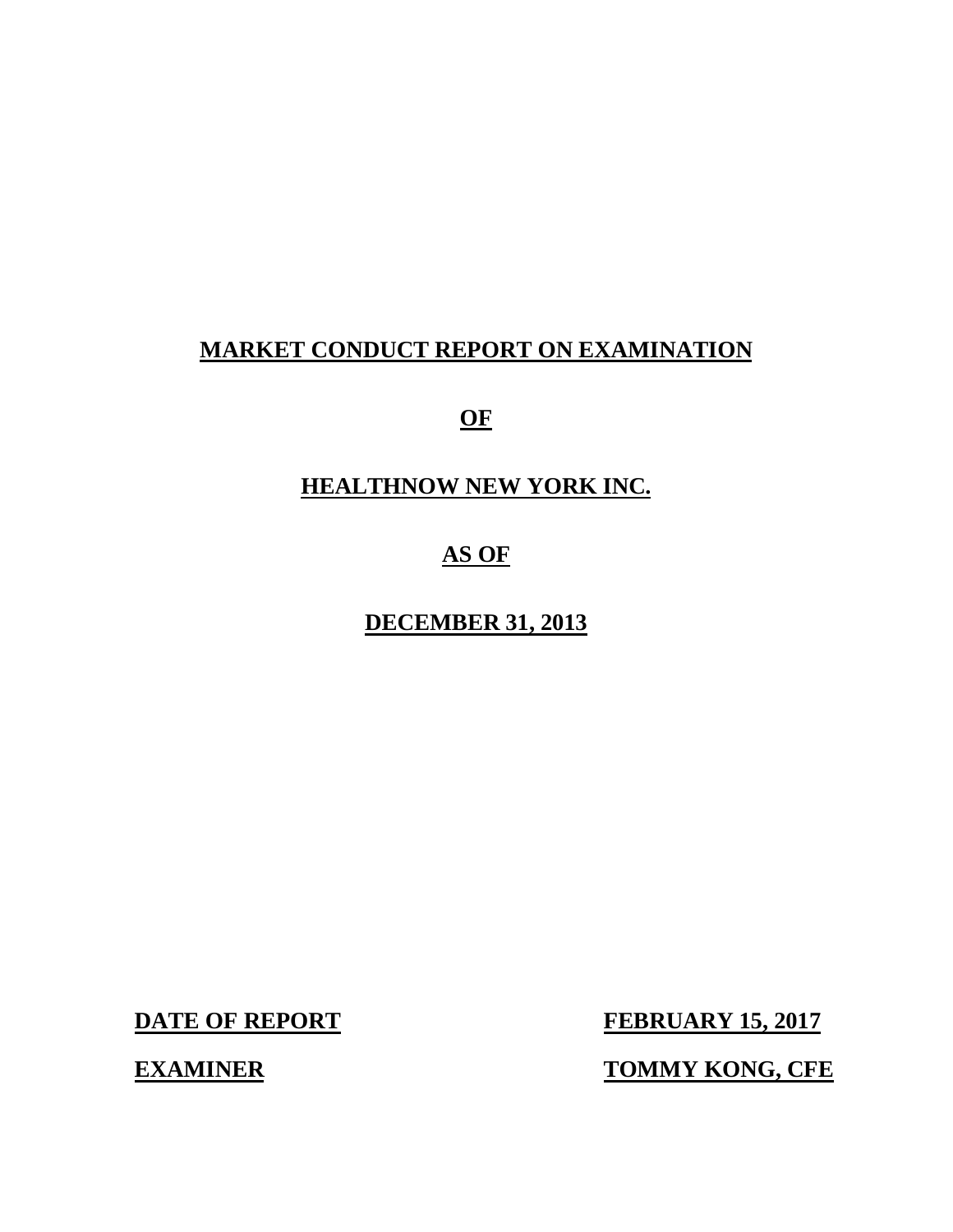# **TABLE OF CONTENTS**

| <b>ITEM NO.</b> |                                                                                      | PAGE NO.                              |
|-----------------|--------------------------------------------------------------------------------------|---------------------------------------|
| 1.              | Scope of the examination                                                             | $\overline{2}$                        |
| 2.              | Description of the Plan                                                              | $\overline{2}$                        |
| 3.              | Agents and brokers                                                                   | 3                                     |
|                 | A. Licensing<br>B. Certificates of appointment<br>C. Notices of producer termination | $\overline{4}$<br>$\overline{4}$<br>6 |
| 4.              | Complaint log                                                                        | 7                                     |
| 5.              | Declination practices                                                                | 8                                     |
| 6.              | Grievances                                                                           | 9                                     |
| 7.              | <b>Utilization review</b><br>A. Acknowledgment review                                | 9<br>9                                |
| 8.              | Prompt Pay Law                                                                       | 10                                    |
| 9.              | Review of medical loss ratio reporting form<br>and supplemental healthcare filing    | 13                                    |
| 10.             | Compliance with prior report on examination                                          | 15                                    |
| 11.             | Summary of comments and recommendations                                              | 18                                    |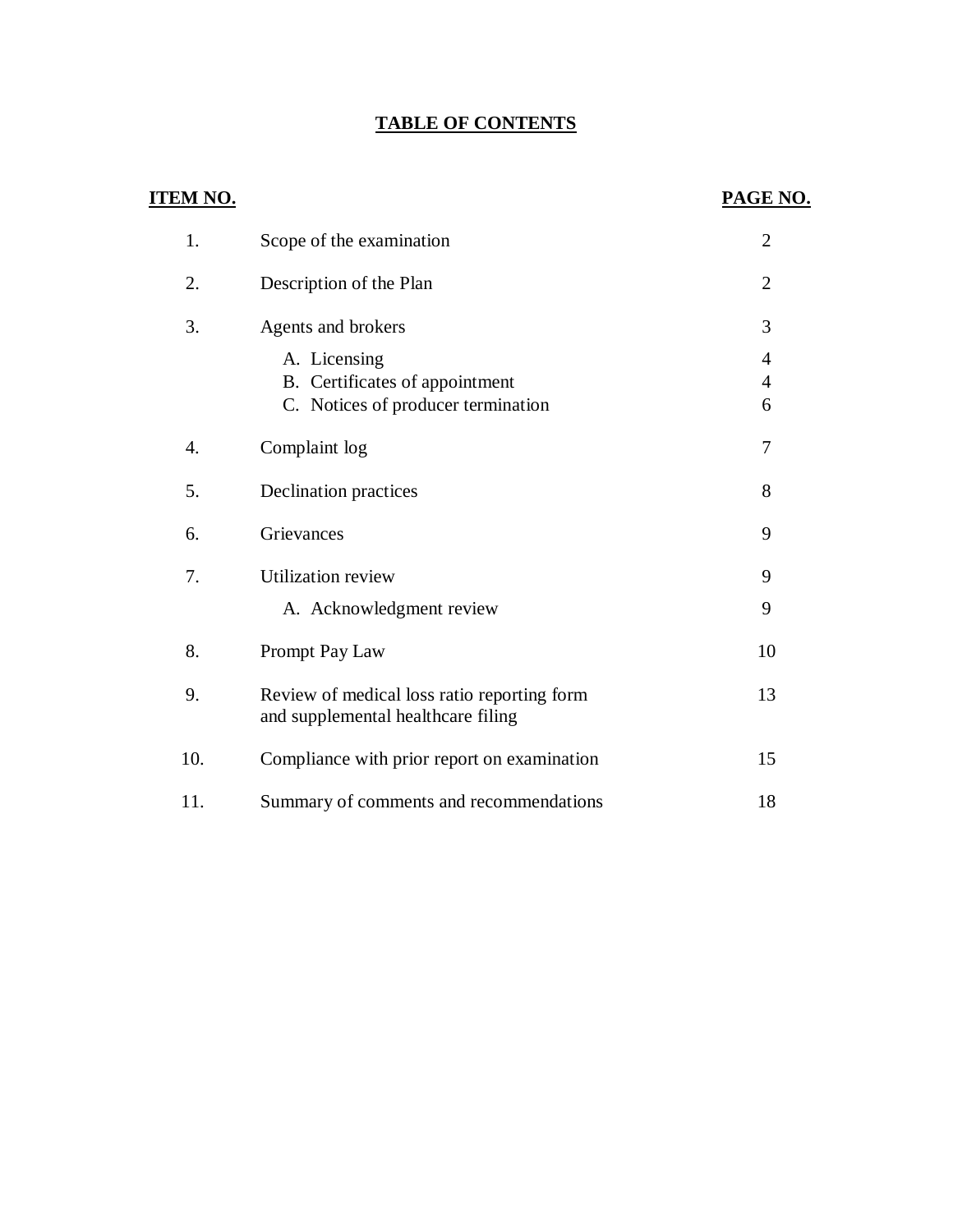

# NEW YORK STATE DEPARTMENT<sub>of</sub> **JANCIAL SERVICES**

Andrew M. Cuomo **Maria T. Vullo** National Andrew Maria T. Vullo National Andrew M. Cuomo **Maria T. Vullo** National Andrew M. Cuomo **Maria T. Vullo** National Andrew M. Cuomo **Maria T. Vullo** National Andrew M. Cuomo **Maria** 

Governor Superintendent Superintendent Superintendent Superintendent Superintendent Superintendent Superintendent Superintendent Superintendent Superintendent Superintendent Superintendent Superintendent Superintendent Sup

February 15, 2017

 Honorable Maria T. Vullo Superintendent of Financial Services Albany, New York 12257

Madam:

 Pursuant to the requirements of the New York Insurance Law, and acting in accordance with the instructions contained in Appointment Number 31078, dated November 19, 2013, attached hereto, I have made an examination into the affairs of HealthNow New York Inc., a not- for-profit health service corporation licensed pursuant to the provisions of Article 43 of the New York Insurance Law, as of December 31, 2013, and respectfully submit the following report thereon.

 The examination was conducted at the home office of HealthNow New York Inc., located at 257 West Genesee Street, Buffalo, New York.

 Wherever the designations the "Plan" or "HealthNow" appear herein, without qualification, they should be understood to indicate HealthNow New York Inc.

 Wherever the designation the "Department" appears herein, without qualification, it should be understood to indicate the New York State Department of Financial Services.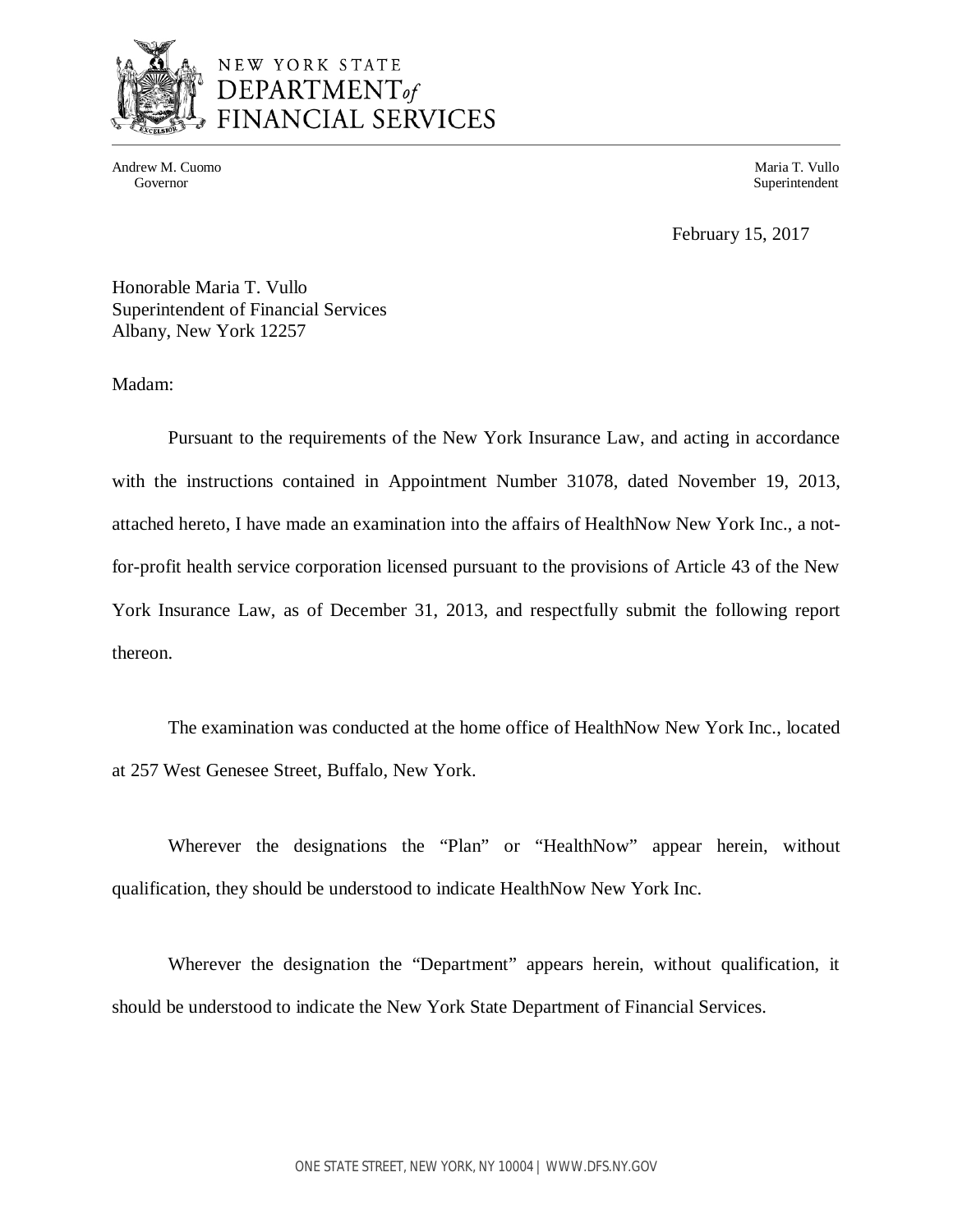#### **1. SCOPE OF THE EXAMINATION**

 The previous market conduct examination of HealthNow was conducted as of December 31, 2008. This market conduct examination of the Plan was performed to review the manner in which HealthNow conducts its business practices and fulfills its contractual obligations to policyholders and claimants, and covers the five-year period from January 1, 2009 through December 31, 2013. Transactions occurring subsequent to December 31, 2013 were reviewed where deemed appropriate by the examiner.

 This report on examination contains the significant findings of the examination and is confined to comments on those matters which involve departures from laws, regulations or rules, or which are deemed to require an explanation or description. The examiner reviewed the corrective actions taken by the Plan with respect to the recommendations contained in the prior market conduct report on examination. The results of the examiner's review are contained in Item No. 11 of this report.

 A concurrent examination regarding the financial condition of HealthNow New York Inc. was conducted by the Department as of December 31, 2013. A separate report on examination was issued on August 23, 2016.

### **2. DESCRIPTION OF THE PLAN**

 HealthNow New York Inc. is a not-for-profit health service corporation organized under the provisions of the Membership Corporation Law and Article 43 of the New York Insurance Law. The Plan was incorporated in the State of New York on September 9, 1939, and commenced business on March 15, 1940. The Plan is a 100% controlled subsidiary of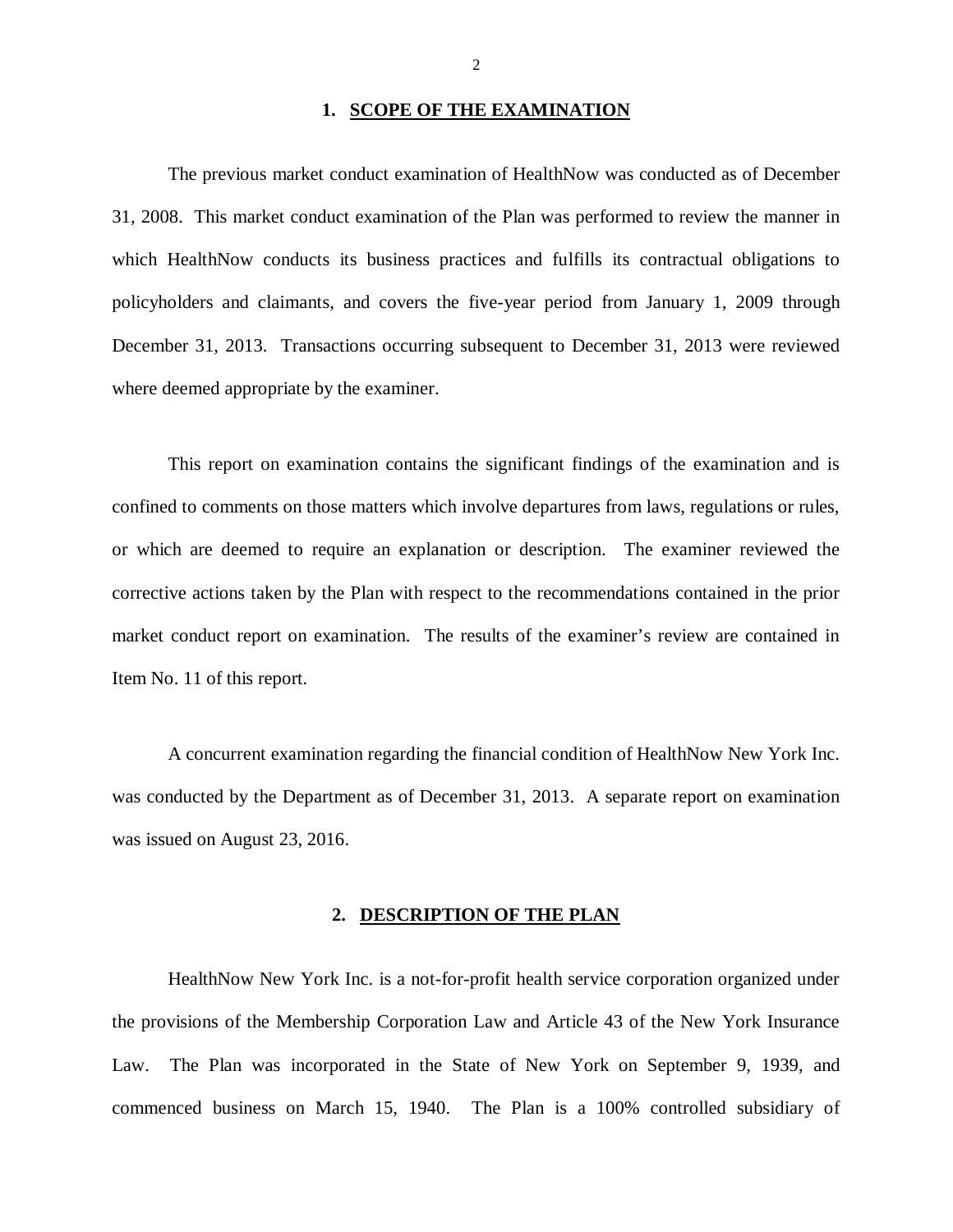<span id="page-4-0"></span> HealthNow Systems, Inc. ("HNS"), a New York non-profit corporation and a non-operating holding company. HNS is the sole member of the Plan.

 The Plan established operations in the Albany, New York area as a separate division pursuant to its merger with Whole Health Insurance Network Inc. on December 30, 1992. Concurrent with the date of the merger through May 1, 1996, the Plan operated under the corporate name, Blue Cross and Blue Shield of Western New York, Inc. The Plan subsequently effected name changes to New York Care Plus Insurance Company and its present name of HealthNow New York Inc. on May 2, 1996 and October 1, 1998, respectively.

 As of December 31, 2013, the Plan operated under the names of Blue Cross and Blue Shield of Western New York within its Western New York division, HealthNow New York Inc. within its Central New York division, and Blue Shield of Northeastern New York within its Eastern New York division. On August 1, 1985, the Plan began the operations of Community Blue, a health maintenance organization authorized pursuant to Article 44 of the New York Public Health Law. Community Blue, an independent practice association model health maintenance organization, functions as a line of business of the Plan. The Plan's health maintenance operations are marketed under the name "Community Blue" in the Buffalo, New York area and under the name "HealthNow" in the Albany, New York area.

#### **3. AGENTS AND BROKERS**

 A list of agents and brokers ("producers") representing each of HealthNow's administrative locations was reviewed. The number of producers for the Buffalo, New York office location consisted of 396, while the Albany, New York office location consisted of 491.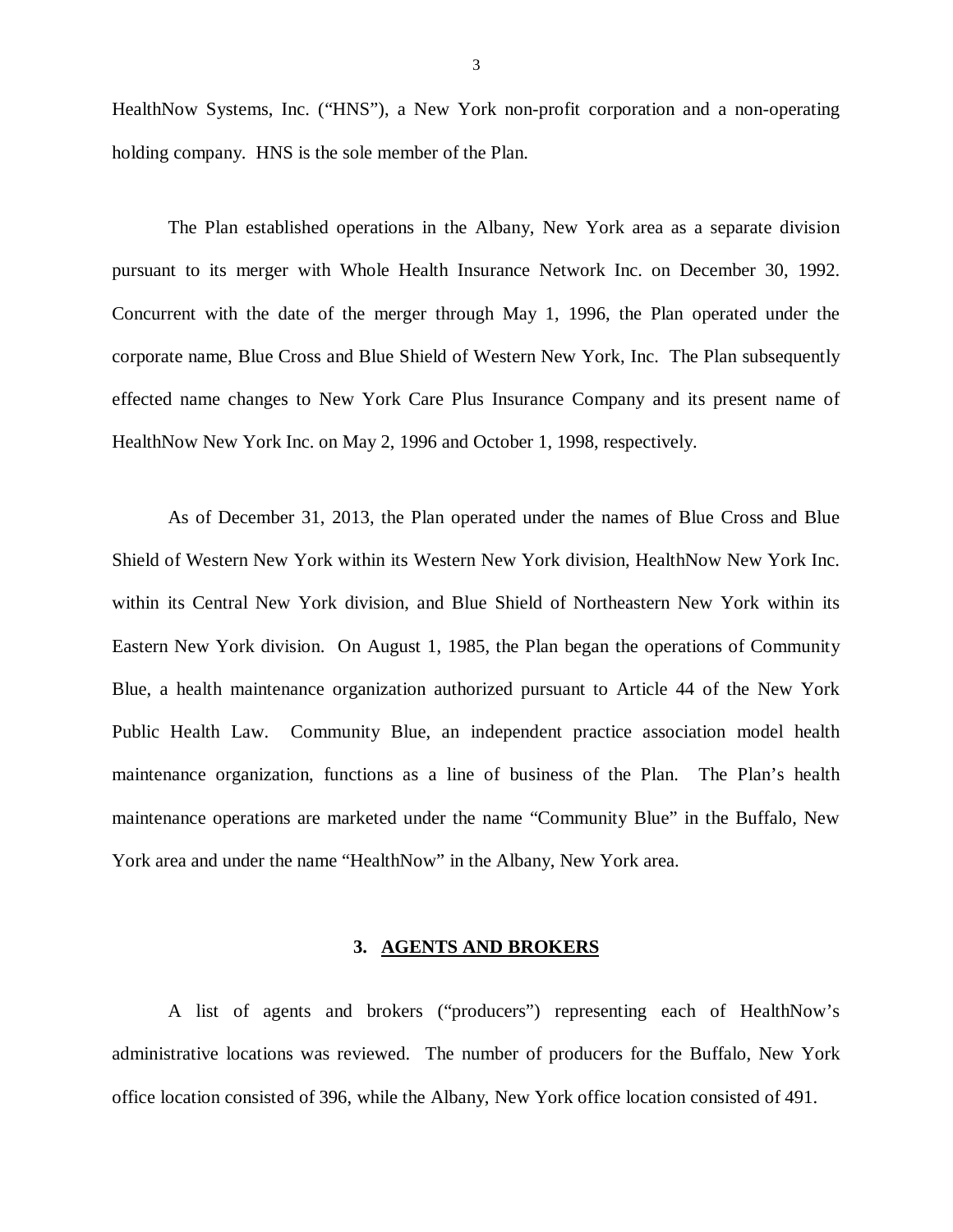<span id="page-5-0"></span>A. Licensing

 Two samples of producers (one sample representing the Buffalo office and the other representing the Albany office) were selected from the above mentioned list to determine if valid licenses were on file with the Plan. Each sample consisted of 40 producers.

Parts 243.2 of Insurance Regulation No. 152 (11 NYCRR 243.2) states:

- "(a)…every insurer shall maintain its…producer licensing records…subject to examination by the superintendent, in accordance with the provisions of this Part.
- (b) Except as otherwise required by law or regulation, an insurer shall maintain:

 (5) A licensing record for six calendar years after the relationship is terminated for each Insurance Law licensee with which the insurer establishes a relationship. Licensing records shall be maintained so as to show clearly the dates of appointment and termination of each licensee."

The Plan failed to maintain licenses for eight (8) out of forty (40) producers contained in

the Buffalo sample.

It is recommended that HealthNow comply with Part 243.2 of Insurance Regulation No.

152 (11 NYCRR 243.2) by maintaining a copy of its producers' license.

### B. Certificates of Appointment

Section 2112(a) of the New York Insurance Law states:

 "Every insurer, fraternal benefit society or health maintenance organization doing business in this state shall file a certificate of appointment in such form as the superintendent may prescribe in order to appoint insurance agents to represent such insurer, fraternal benefit society or health maintenance organization."

 It was noted from a review of the Plan's process of appointing producers that the Plan failed to comply with Section 2112 of the New York Insurance Law as follows: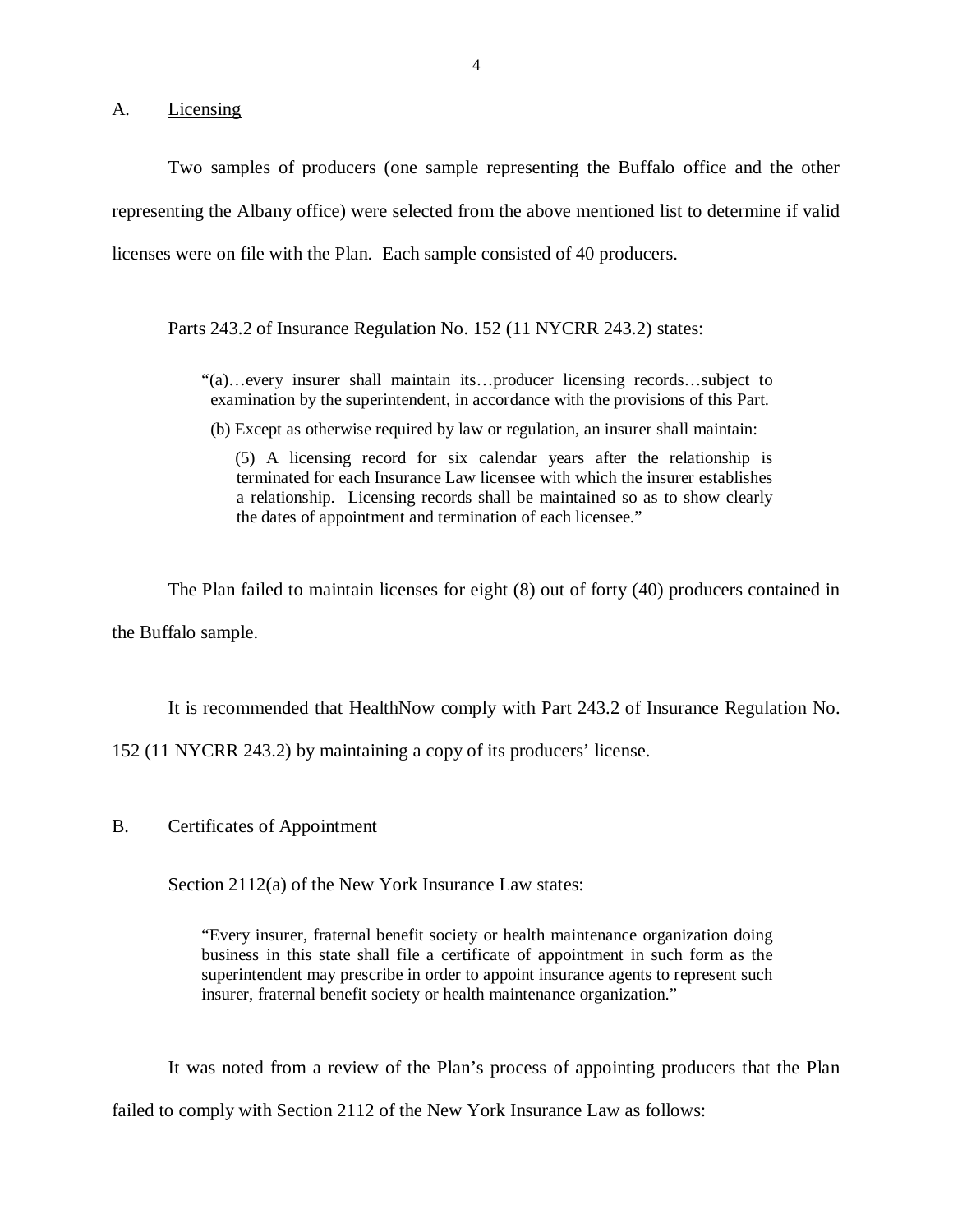- HealthNow failed to issue certificates of appointment; and
- **HealthNow failed to file notices of appointment with the Department within**  fifteen (15) days from the date contracts were executed (or the first insurance application was submitted).

Section 2112(b) of the New York Insurance Law states:

 "To appoint a producer, the appointing insurer shall file, in a format approved by the superintendent, a notice of appointment within fifteen days from the date the agency contract is executed or the first insurance application is submitted."

 During the review of the Buffalo office sample, it was noted that the Plan failed to issue certificates of appointment for thirty-four (34) of the forty (40) producers, and failed to file with the Department a notice of appointment for eight (8) producers. During the review of the Albany office sample, it was noted that the Plan failed to issue certificates of appointment for thirty-one (31) of the forty (40) producers.

 It is recommended that HealthNow comply with Section 2112(a) of the New York Insurance Law by issuing a certificate of appointment for all appointed producers.

 The Plan has indicated that it has updated its processes with regard to agent appointments in accordance with Section 2112(a) of the New York Insurance Law.

 It is also recommended that HealthNow ensure that certificates of appointment are filed with the Department within the time frame prescribed by Section 2112(b) of the New York Insurance Law.

A similar recommendation was included in the prior report on examination.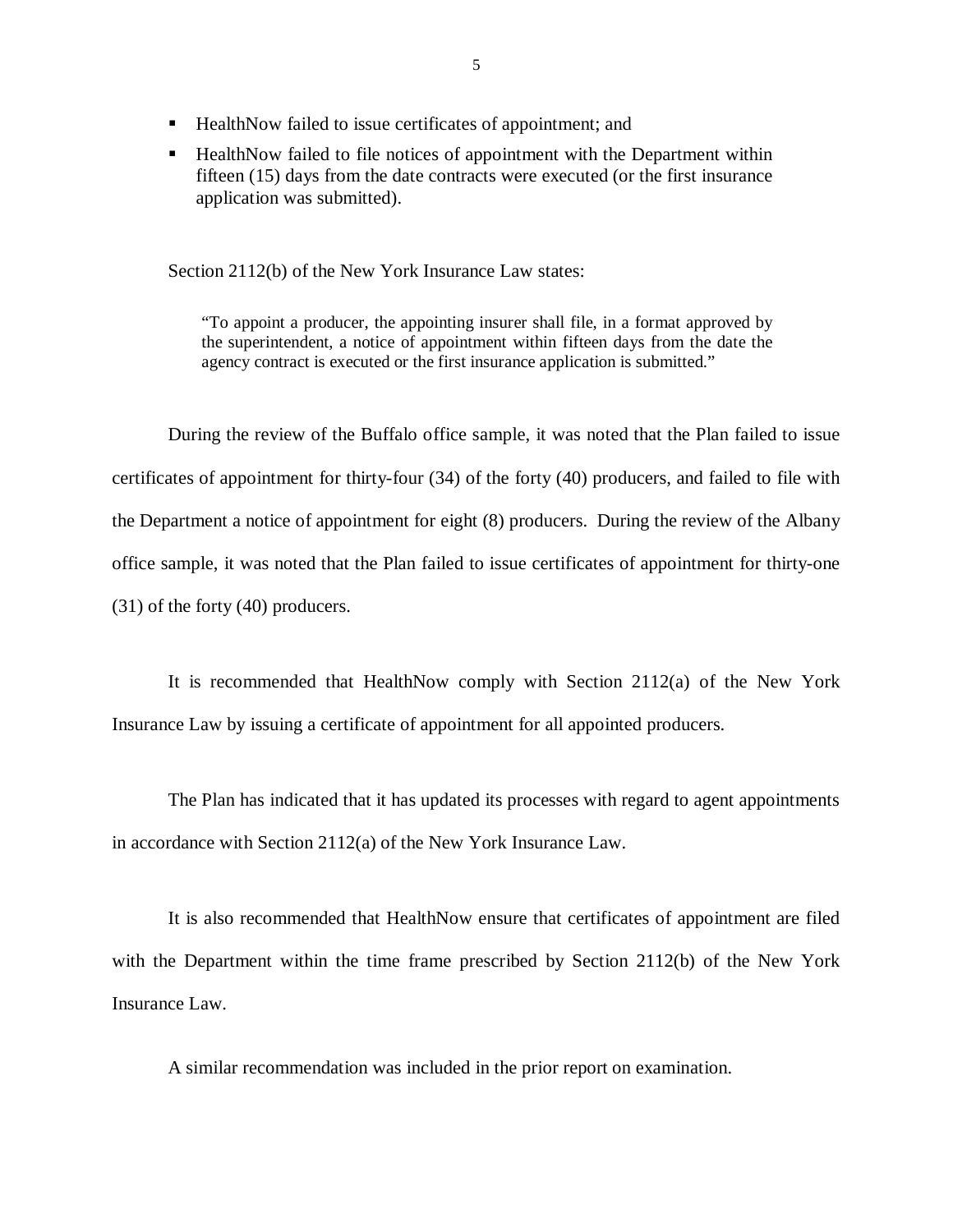<span id="page-7-0"></span> The Plan has indicated that it has updated its processes related to the filing of the certificates of appointments for newly appointed agents in compliance with Section 2112(b) of the New York Insurance.

#### C. Notices of Producer Termination

 Two samples of terminated producers (one sample representing the Buffalo office and the other representing the Albany office) were also selected from the above mentioned list to determine whether the Plan had provided, within fifteen (15) days after notification was sent to the Department, a copy of such statement to the producer's last known address.

Section 2112(d) of the New York Insurance Law states in part:

 "Every insurer…doing business in this state shall, upon termination of the certificate of appointment as set forth in subsection (a) of this section of any insurance agent licensed in this state... The insurer…shall provide, within fifteen days after notification has been sent to the superintendent, a copy of the statement filed with the superintendent to the insurance producer at his, or her or its last known address by certified mail, return receipt requested, postage prepaid or by overnight delivery using a nationally recognized carrier."

 The Buffalo office sample consisted of twenty-nine (29) terminated producers. Of this sample, there was one (1) producer, the Plan failed to provide a copy of the termination statement filed with the Department to the producer's last known address. The Albany office sample consisted of forty (40) terminated producers. Of this sample, there were twelve (12) producers the Plan failed to provide a copy of the termination statement filed with the Department to the producer's last known address.

 It is recommended that HealthNow provide, within fifteen (15) days after providing notification to the Department, a copy of the statement filed with the Department to the insurance producer's last known address, as required by Section 2112(d) of the New York Insurance Law.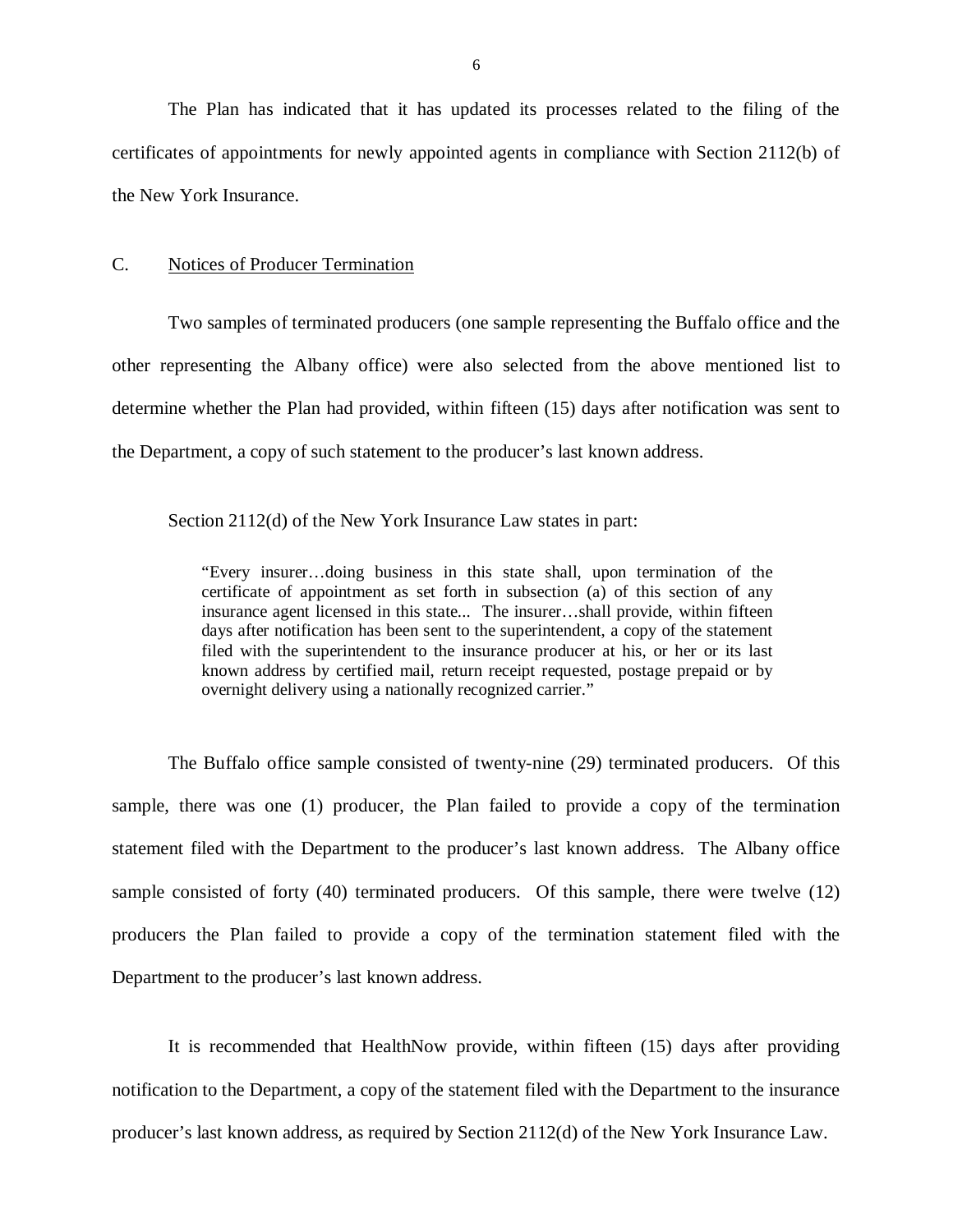<span id="page-8-0"></span> It is noted that the Plan has indicated that it has updated its processes to bring itself into compliance with Section 2112(d) of the New York Insurance Law.

# **4. COMPLAINT LOG**

In September 2013, HealthNow transitioned its complaint log from its database to a

master spreadsheet used to tract complaints received from all regulatory agencies. As such, as of

December 31, 2013, the Plan failed to maintain its complaint log fully in the manner prescribed

by Insurance Circular Letter No. 11 (1978), which states in part:

 "As part of its complaint handling function, the company's consumer services department will maintain an ongoing central log to register and monitor all complaint activity. The log should be kept in a columnar form and list the following:

- 1. The date the complaint was received in-house.
- 2. The name of the complainant and the policy or claim file number.
- 3. The New York State Department of Financial Services file number.
- 4. The responsible internal division i.e. personal lines underwriting, property damage claims, etc.
- 5. The person in the company with whom the complainant has been dealing.
- 6. The person within the company to whom the matter has been referred for review.
- 7. The date of such referral.
- 8. Bearing in mind the appropriate regulation mandating timely substantive replies, the dates of correspondence to the Department Consumer Assistance Unit.
	- A. The acknowledgement (if any).
	- B. The date of any substantive response.
	- C. The chronology of further contacts with this Department.
- 9. The subject matter of the complaint.
- 10. The results of the complaint investigation and the action taken.
- 11. Remarks about internal remedial action taken as a result of the investigation."

The Plan's complaint log, at the time of examination did not include the above items 5, 6,

7 and 8(A).

It is recommended that HealthNow include all the required elements prescribed by

Insurance Circular Letter 11 (1978) in its complaint log.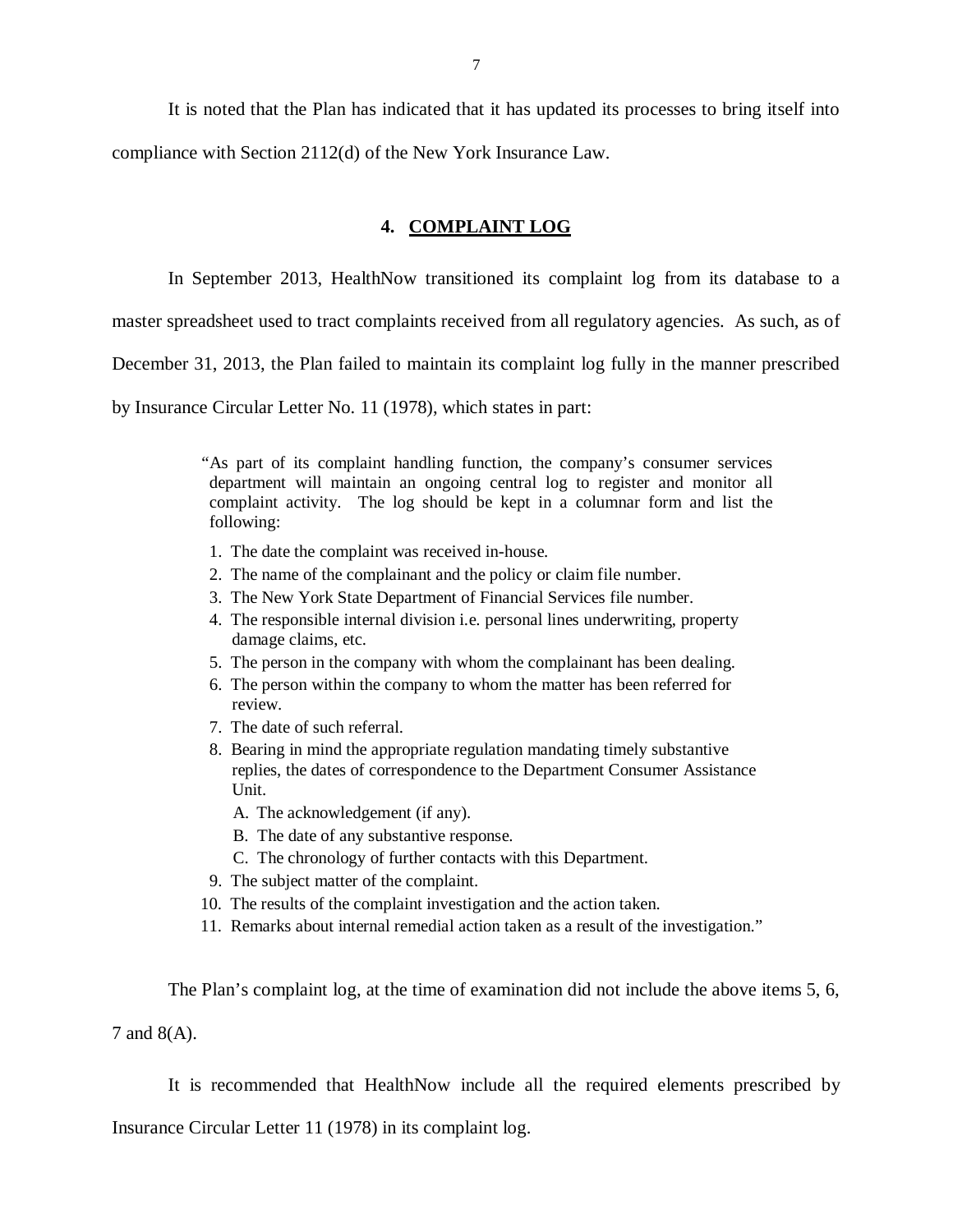<span id="page-9-0"></span> The Plan has indicated that its complaint log has been corrected to bring such complaint log into compliance with the requirements of Insurance Circular Letter No. 11 (1978).

#### **5. DECLINATION PRACTICES**

 HealthNow does not have in place a formal declination practices policy. The Plan also does not maintain a file documenting when the Plan does not provide coverage to a prospective member, and provides no written communication to applicants stating the specific reason(s) for the declination.

Parts 243.2(b) of Insurance Regulation No. 152 (11 NYCRR 243.2) states in part:

"(b) Except as otherwise required by law or regulation, an insurer shall maintain:

- (1) A policy record for each insurance contract or policy for six calendar years after the date the policy is no longer in force or until after the filing of the report on examination in which the record was subject to review, whichever is longer. Policy records need not be segregated from the policy records of other states as long as they are maintained in accordance with the provisions of this Part. A separate copy need not be maintained in an individual policy record, provided that any data relating to a specific contract or policy can be retrieved pursuant to Section 243.3(a) of this Part. A policy record shall include:
	- (iii) The contract or policy forms issued including the declaration pages, endorsements, riders, and termination notices of the contract or policy. Binders shall be retained if a contract or policy was not issued; and
	- (iv) Other information necessary for reconstructing the solicitation, rating, and underwriting of the contract or policy.
- (2) An application where no policy or contract was issued for six calendar years or until after the filing of the report on examination in which the record was subject to review, whichever is longer."

 The 2013 NAIC Market Regulation Handbook Volume 1, Chapter 16, item e, titled Declination Practices requires that the *"applicant must be provided with a written, specific reason for the declination."* 

 It is recommended that HealthNow maintain its declination files for the time frame prescribed by Part 243.2(b) of Insurance Regulation No. 152 (11 NYCRR 243.2(b)).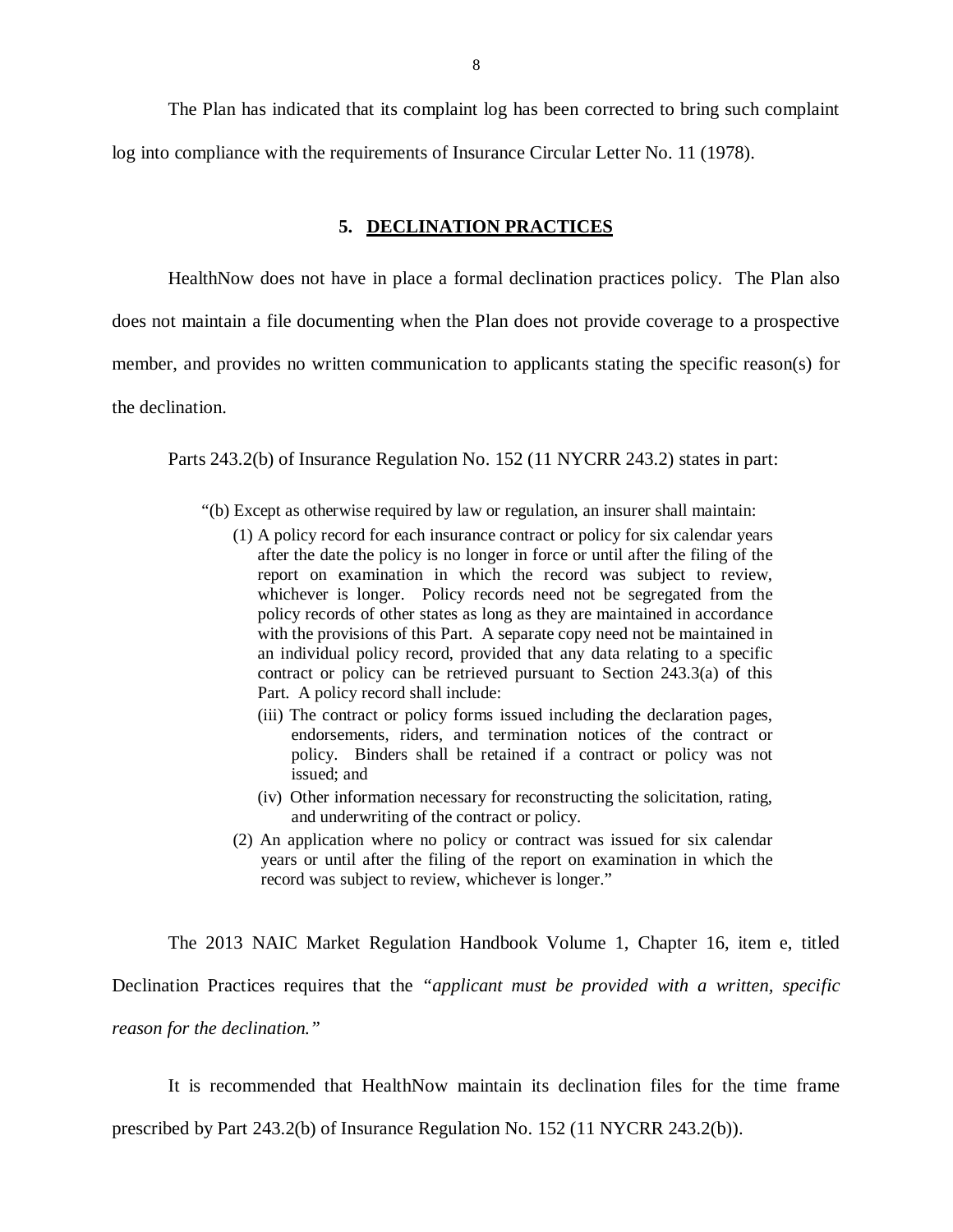<span id="page-10-0"></span> It is also recommended that HealthNow provide applicants with a written specific reason(s) for the declination.

## **6. GRIEVANCES**

 A list of grievances received by HealthNow in 2013 was reviewed. This grievance list was verified to the Plan's 2013 New York Supplement, Schedule M, Parts 2 and 3. It was noted that the totals reported in Schedule M, Part 2, lines 2, 3, 4 and 6, under columns 8 and 9, and in Part 3, lines 2, 3 and 4, under column 4, does not match the totals from the grievance list. According to the Plan, the reason for these discrepancies was that they mistakenly included grievances related to their ASO business in Schedule M, Parts 2 and 3 of the New York Supplement.

 It is recommended that HealthNow prepare its Schedule M, Parts 2 and 3 in accordance with the instructions to the New York Supplement.

#### **7. UTILIZATION REVIEW**

 To determine HealthNow's compliance with New York's utilization review mandates, a population of three hundred seventeen (317) utilization review cases between January 1, 2013 and December 31, 2013 were received.

#### A. Acknowledgment Review

 The review revealed that from the total population of three hundred seventeen (317) utilization reviews received in 2013, there were eleven (11) occurrences where the Plan failed to provide a written acknowledgment for an appeal filing within the time frame prescribed by Section 4904(c) of the New York Insurance Law, which states in part: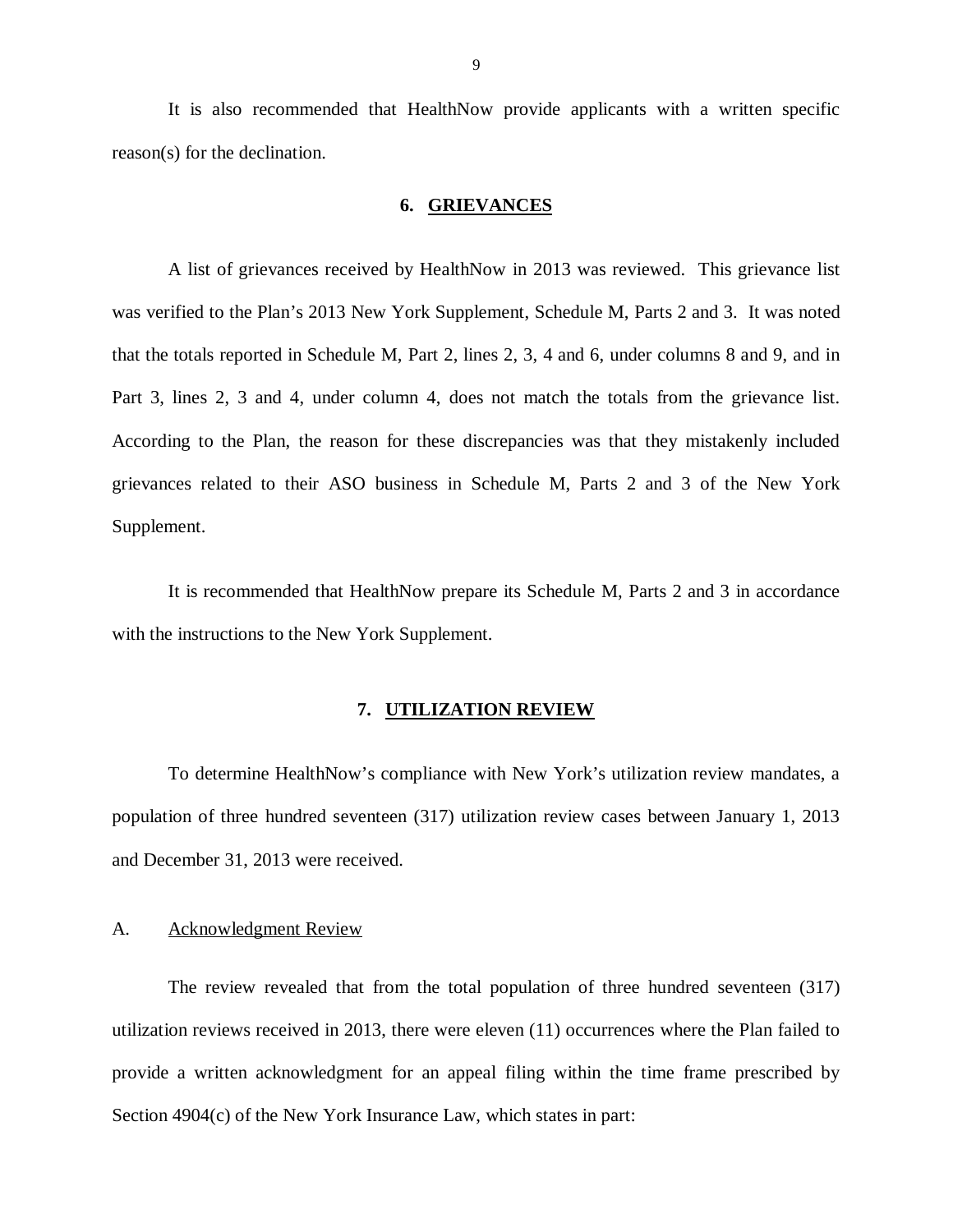"The utilization review agent must provide written acknowledgment of the filing of the appeal to the appealing party within fifteen days of such filing..."

<span id="page-11-0"></span> It is recommended that HealthNow provide a written acknowledgment for all appeal filings within the time frame prescribed by Section 4904(c) of the New York Insurance Law.

#### **8. PROMPT PAY LAW**

 To determine HealthNow's compliance with New York's Prompt Pay Law (Section 3224-a of the New York Insurance Law), a population consisting of all claims received between January 1, 2013 and December 31, 2013 that were not paid within the time frames prescribed by Section 3224-a of the New York Insurance Law were identified and tested. The result of this review revealed that from the total population of 8,951,115 claims received in 2013, there were 45,091 paper and 375,338 electronic claims that took longer than forty-five (45) days and thirty (30) days to pay, respectively, and 49,580 claims that were denied more than thirty (30) days after receipt of the claim.

Section 3224-a(a) of the New York Insurance Law states in part:

 "Except in a case where the obligation of an insurer…to pay a claim submitted by a policyholder or person covered under such policy ("covered person") or make a payment to a health care provider is not reasonably clear, or when there is a reasonable basis…that such claim or bill for health care services rendered was submitted fraudulently, such insurer…shall pay the claim to a policyholder or covered person or make a payment to a health care provider within thirty days of receipt of a claim or bill for services rendered that is transmitted via the internet or electronic mail, or forty-five days of receipt of a claim or bill for services rendered that is submitted by other means, such as paper or facsimile."

Section 3224-a(b) of the New York Insurance Law states in part:

 "(b) In a case where the obligation of an insurer…to pay a claim…is not reasonably clear…, an insurer…shall pay any undisputed portion of the claim…and notify the policyholder, covered person or health care provider in writing within thirty calendar days of the receipt of the claim:

 (1) that it is not obligated to pay the claim or make the medical payment, stating the specific reasons why it is not liable; or

 (2) to request all additional information needed to determine liability to pay the claim or make the health care payment."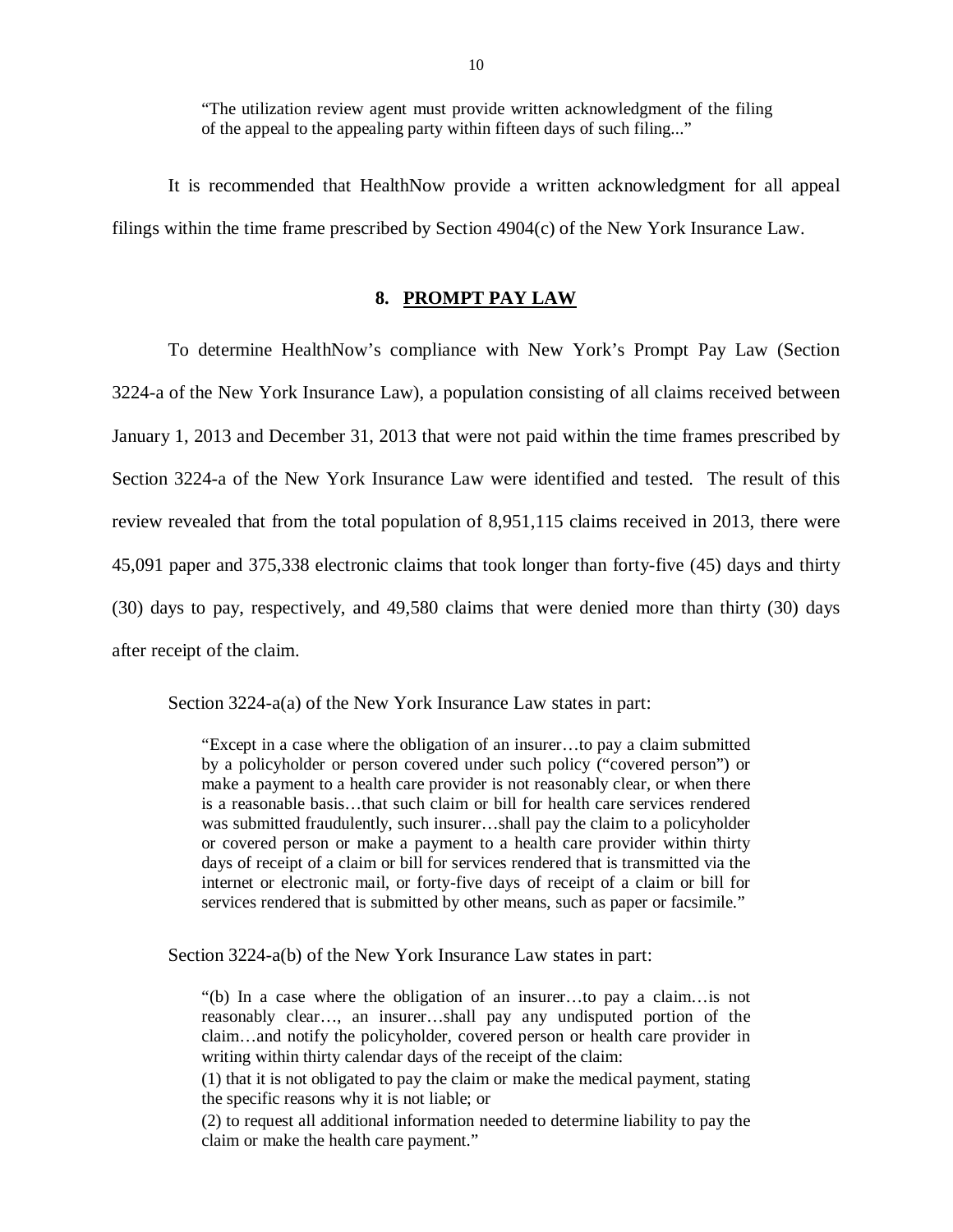A sample of 137 paper claims was extracted from the above population of 45,091 possible violations and reviewed. Of this sample, there were 55 confirmed violations of Section 3224-a(a) of the New York Insurance Law. A sample of 155 electronic claims was extracted from the population of the above 375,338 possible violations and reviewed. Of this sample, there were 52 confirmed violations of Section 3224-a(a) of the New York Insurance Law.

 The following chart illustrates the Plan's compliance with Section 3224-a(a) of the New York Insurance Law, as determined by this examination:

| Total claims population                                     | 8,951,115 |
|-------------------------------------------------------------|-----------|
| Population of paper claims paid<br>after 45 days of receipt | 45,091    |
| Sample size                                                 | 137       |
| Number of claims with violations                            | 55        |
| Calculated violation rate                                   | 40.15%    |
| Lower violation limit                                       | 31.94%    |
| Upper violation limit                                       | 48.35%    |
| Calculated claims in violation                              | 18,104    |
| Lower limit transactions in violation                       | 14,402    |
| Upper limit transactions in violation                       | 21,801    |

 Note: The lower and upper violation limits represent the range of potential error (e.g., if 100 samples were selected, the rate of error would fall between these limits 95 times).

| Total claims population                                          | 8,951,115 |
|------------------------------------------------------------------|-----------|
| Population of electronic claims paid<br>after 30 days of receipt | 375,338   |
| Sample size                                                      | 155       |
| Number of claims with violations                                 | 52        |
| Calculated violation rate                                        | 33.55%    |
| Lower violation limit                                            | 26.12%    |
| Upper violation limit                                            | 40.98%    |
| Calculated claims in violation                                   | 125,926   |
| Lower limit transactions in violation                            | 98,038    |
| Upper limit transactions in violation                            | 153,814   |

 Note: The lower and upper violation limits represent the range of potential error (e.g., if 100 samples were selected, the rate of error would fall between these limits 95 times).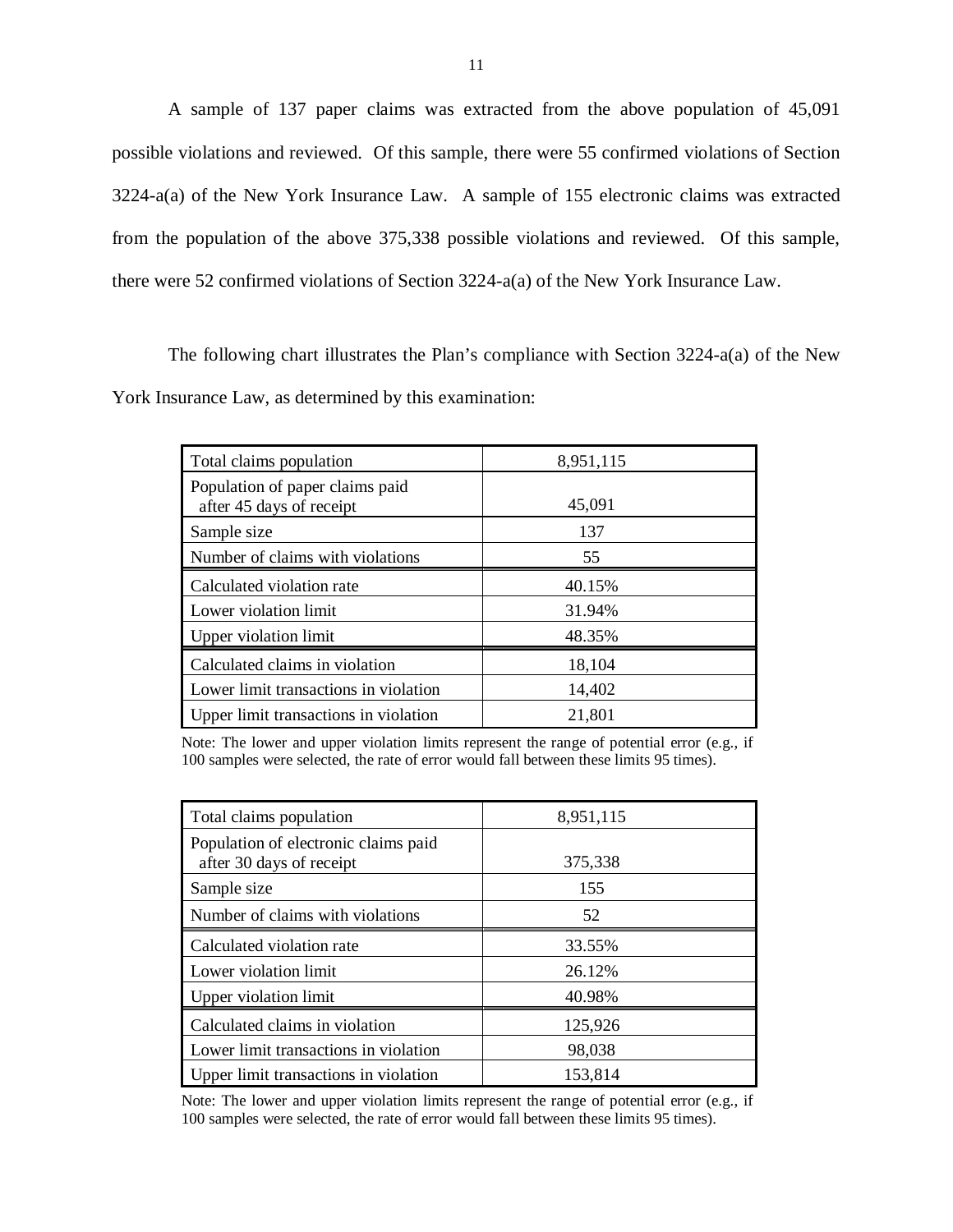It is recommended that HealthNow take greater care with regards to the processing of claims.

A similar recommendation was included within the prior report on examination.

 A sample of 132 denied claims was extracted from the above population of 49,580 possible violations and reviewed. Of this sample, there were 8 confirmed violations of Section 3224-a(b) of the New York Insurance Law.

 The following chart illustrates the Plan's compliance with Section 3224-a(b) of the New York Insurance Law, as determined by this examination:

| Total claims population                                 | 8,951,115 |
|---------------------------------------------------------|-----------|
| Population of claims denied<br>after 30 days of receipt | 49,580    |
| Sample size                                             | 132       |
| Number of claims with violations                        | 8         |
| Calculated violation rate                               | 6.06%     |
| Lower violation limit                                   | 1.99%     |
| Upper violation limit                                   | 10.13%    |
| Calculated claims in violation                          | 3,005     |
| Lower limit transactions in violation                   | 987       |
| Upper limit transactions in violation                   | 5.022     |

 Note: The lower and upper violation limits represent the range of potential error (e.g., if 100 samples were selected, the rate of error would fall between these limits 95 times).

 It is recommended that HealthNow take greater care when processing the denial of claims.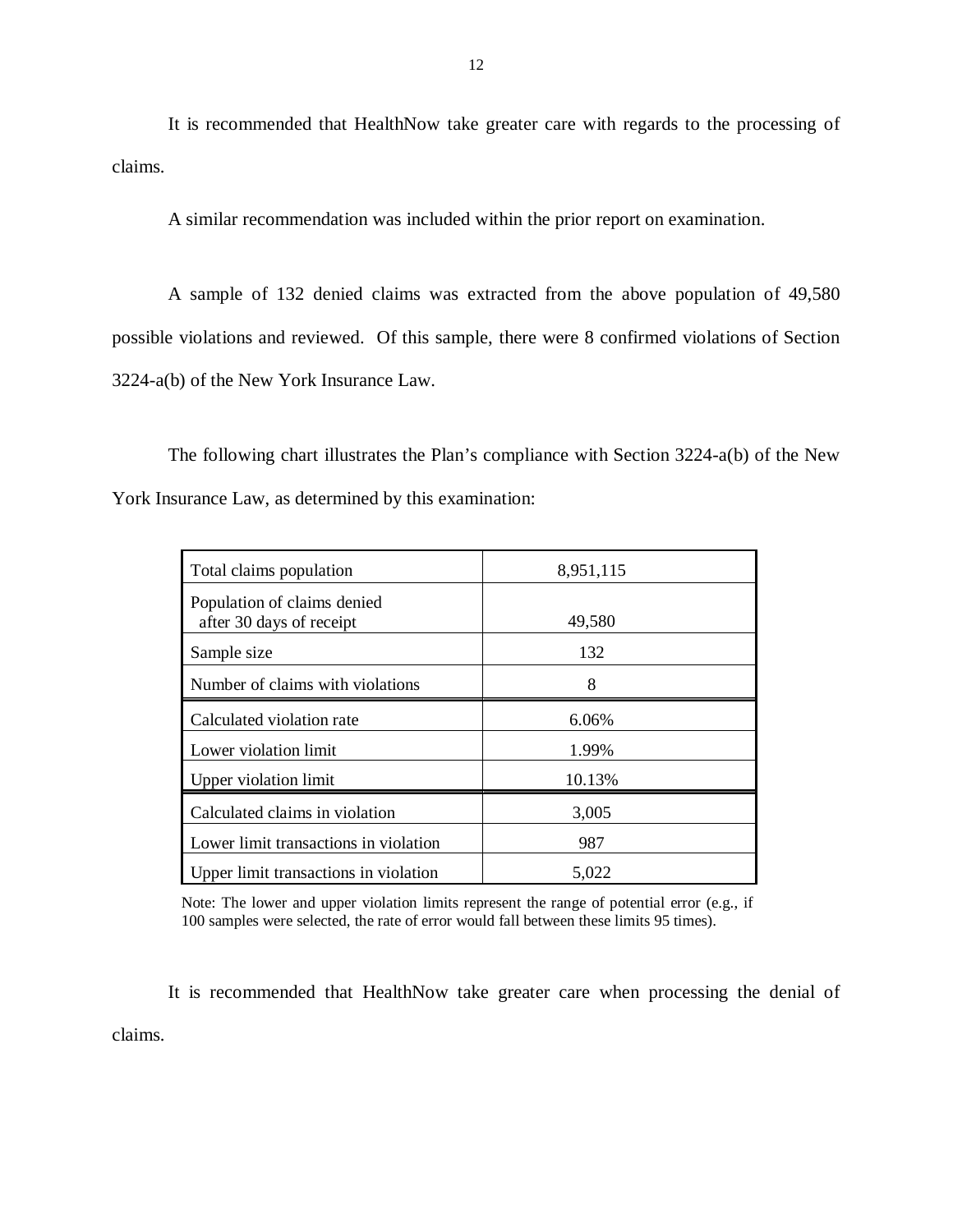# <span id="page-14-0"></span> **9. REVIEW OF MEDICAL LOSS RATIO REPORTING FORM AND SUPPLEMENTAL HEALTHCARE FILING**

 The Affordable Care Act requires insurers to spend a minimum percentage of premium dollars on medical services and activities designed to improve healthcare quality and submit a medical loss ratio ("MLR") report to present this information. The New York Department of Financial Services reviewed the components of the Plan's 2013 MLR Reporting Form by utilizing the MLR procedures provided by the Center for Consumer Information and Insurance Oversight to review and test, as deemed appropriate, the following items in accordance with 45 CFR Part 158:

- The validity of the data regarding expenses and premiums that the issuer reported to the Secretary of Health and Human Services, including the appropriateness of the allocations of expenses used in such reporting;
- **Whether the activities associated with the issuer's reported expenditures for quality** improving activities met the definition of such activities;
- The accuracy of rebate calculations, and the timeliness and accuracy of rebate payments, as applicable.

Per our review, no items came to our attention indicating an exception or finding that

requires additional disclosure, with the exception of the following:

 A financial data element noted on HealthNow New York Inc.'s 2013 Supplemental Healthcare Exhibit filing was not accurately reported. The Supplemental Healthcare Exhibit is a key support document in determining the accuracy of the Plan's MLR form filing.

 Code of Federal Regulations Part 158 – *Issuer use of premium revenue: reporting and rebate requirements* (45 CFR 158) in Section 158.110(a), sets forth general requirements for the

annual reporting of MLR related premiums and expenditures.

 *"(a) General requirements. For each MLR reporting year, an issuer must submit to the Secretary a report which complies with the requirements of this Part, concerning premium revenue and expenses related to the group and individual health insurance coverage that it issued."*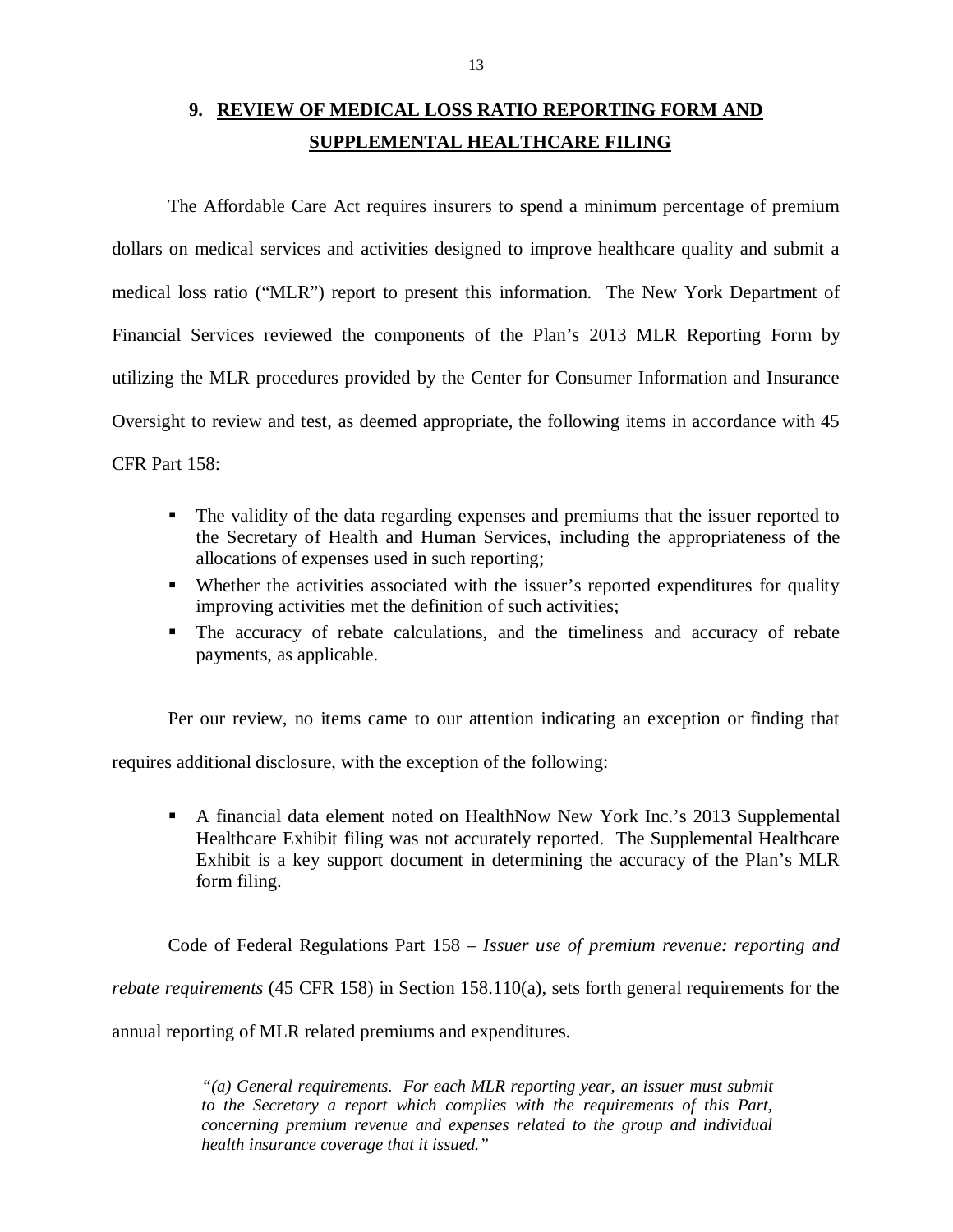In the course of the review of the Plan's filed MLR form for December 31, 2013, Element 1 of the examination procedures calls for a reconciliation of the amounts reported within the Plan's filed MLR with the amounts reported in the Plan's Supplemental Healthcare Exhibit filed with the Plan's annual statement.

 During the review of the data support and allocation of quality improvement expenses reported within the Plan's filed MLR for December 31, 2013 and the Plan's filed Supplemental Healthcare Exhibit, it was noted that the quality improvement expenses related to the Plan's self- insured business was not reported within the Supplemental Healthcare Exhibit, as per annual statement instructions.

 As noted above, the correct reporting of required amounts within the Supplemental Healthcare Exhibit and reconciliation to the underlying supporting data is essential with regards to determining the accuracy of the filed MLR form.

 The Plan acknowledged the incorrect reporting relative to the Supplemental Healthcare Exhibit and has reported its quality improvement expenses appropriately within its Supplemental Healthcare Exhibits filed in subsequent years.

 The examiner noted that the reporting error indicated above did not result in a change in the MLR calculation or the MLR rebates paid to enrollees in the State of New York.

 It is recommended that HealthNow develop controls and business processes sufficient to report accurate quality improvement expenses relative to business related to uninsured plans for the purpose of reconciling such amounts reported on its filed Supplemental Healthcare Exhibit with the amounts reported on its MLR filing form, as per the requirements of 45 CFR Part 158.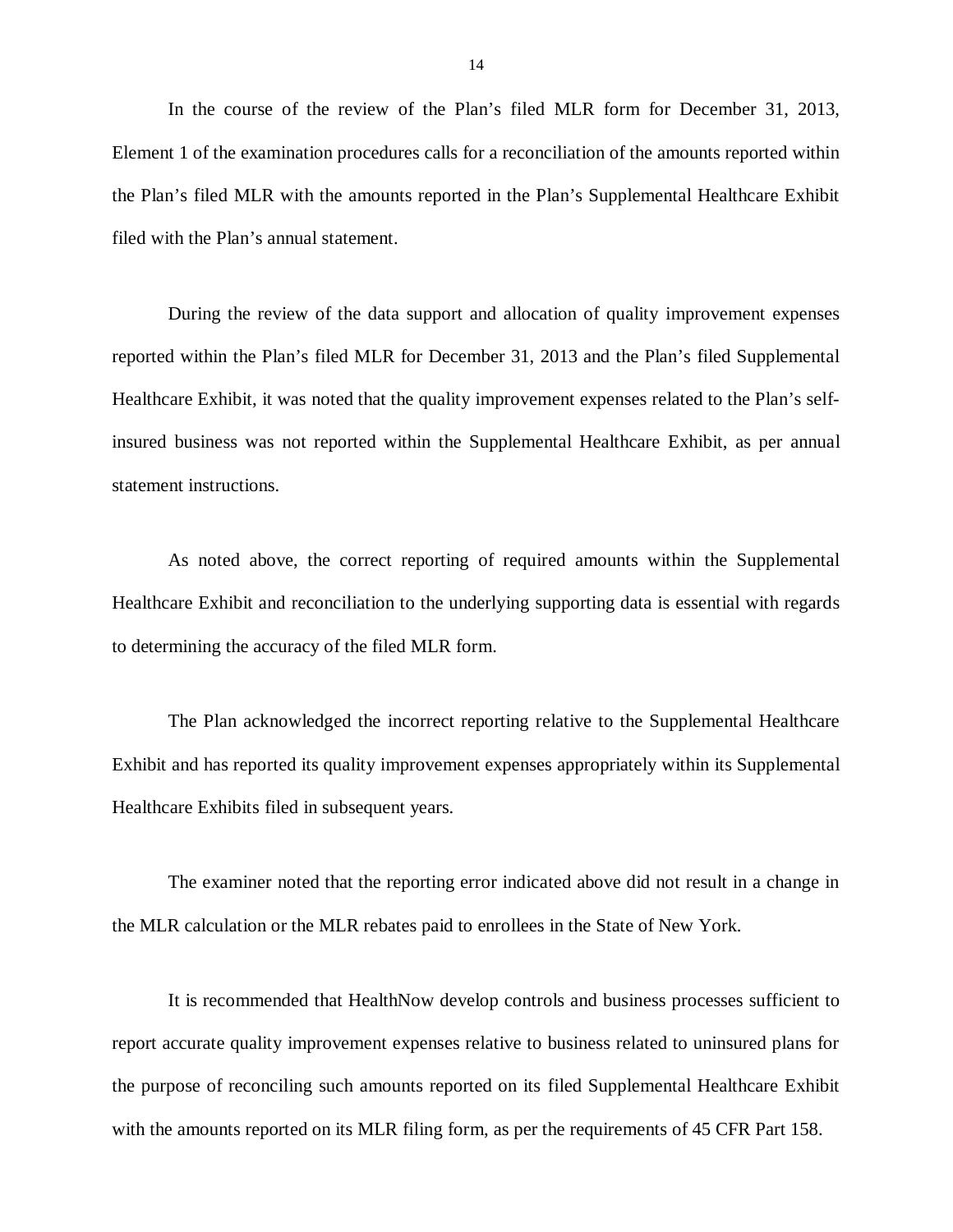## **10. COMPLIANCE WITH PRIOR REPORT ON EXAMINATION**

15

<span id="page-16-0"></span>The prior report on examination contained the following sixteen (16) market conduct

recommendations (page number refers to the prior market conduct report on examination):

#### **ITEM NO. PAGE NO.**

#### Adoption of Procedure Manuals – Circular Letter No. 9 (1999)

1. annually, from the Plan's general counsel, a statement that the Plan's current claims adjudication procedures, including those set forth in the current claims manual, are in accordance with applicable statutes, rules and regulations. It is recommended that the Plan's board of directors obtain 7

*The Plan has complied with this recommendation.* 

 $\overline{2}$ . its board of directors to assure the board that the claim adjudication procedures that were performed by outside parties, and additional key areas such as underwriting and rating, and the accurate and timely reporting of all financial statement schedules and exhibits, are being conducted in accordance with applicable statutes, rules and regulations. 2. It is recommended that the Plan revise its annual certifications to 8

*The Plan has complied with this recommendation.* 

### Agents and Brokers

3. are duly licensed to ensure compliance with the provisions of Section 2102(a)(1) of the New York Insurance Law. It is recommended that HealthNow ensure that all active producers 9

> *The Plan has not complied with this recommendation. A similar recommendation is included within this report on examination.*

 $\overline{4}$ . appointment are filed with the Department within fifteen days for each of its agents, as required by Sections 2112(a) and 2112(b) of the New York Insurance Law. It is recommended that HealthNow ensure that certificates of 10

> *The Plan has not complied with this recommendation. A similar recommendation is included within this report on examination.*

 $5<sub>1</sub>$  Section 2112(d) of the New York Insurance Law by maintaining documentation for and reporting all terminated insurance agents to the Department, as prescribed by such statute. It is recommended that HealthNow comply with the provisions of 11

 *The Plan has complied with this recommendation.*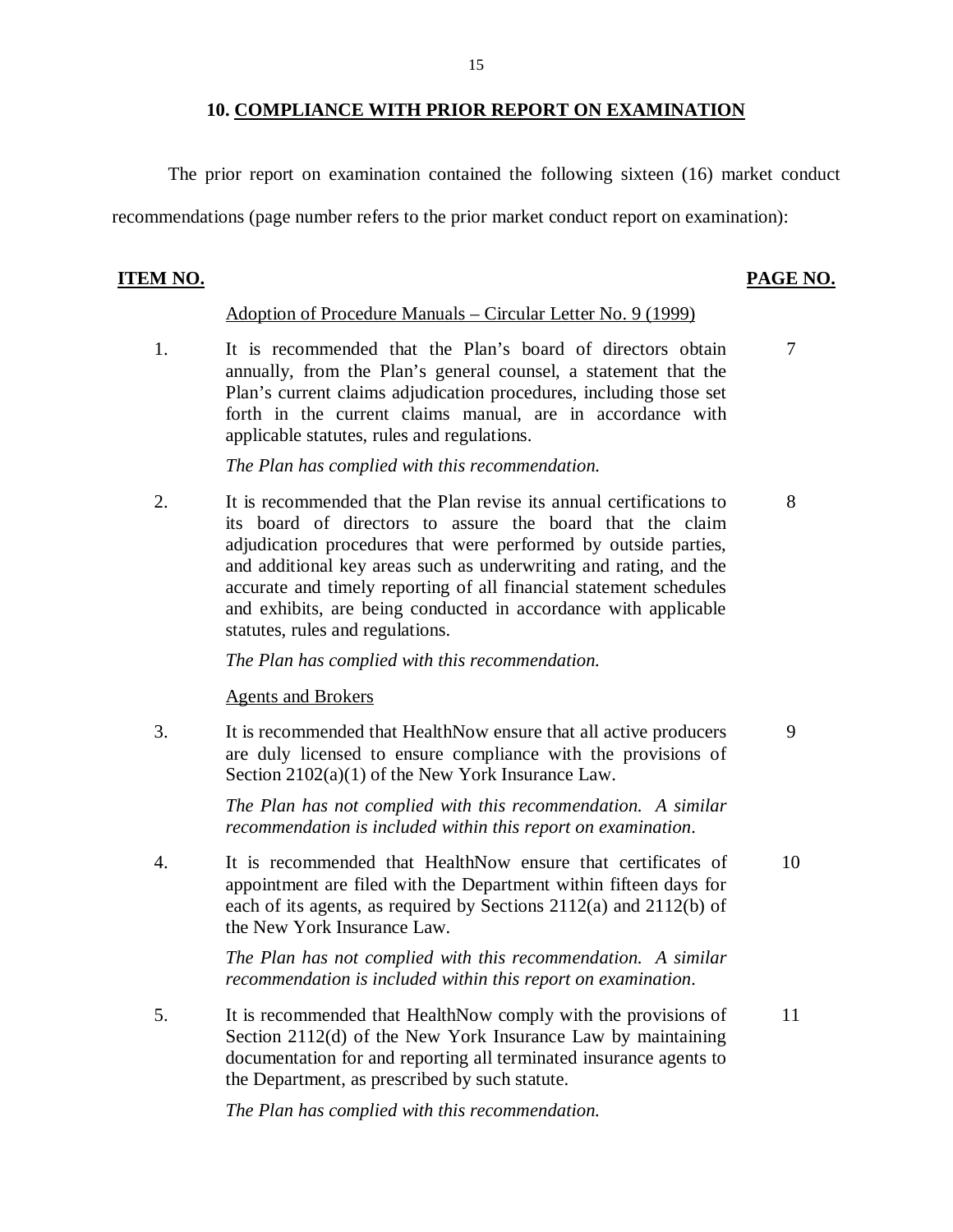# **ITEM NO. PAGE NO.**

6. terminated certificates of appointments of agents and brokers, in accordance with the licensing record maintenance requirements of Department Regulation No. 152. It is also recommended that HealthNow maintain a log of 11

 *The Plan has complied with this recommendation.* 

 $7<sub>1</sub>$  Section 2114(a)(3) of the New York Insurance Law and refrain from paying commissions to agents and brokers who have not obtained valid and/or current licenses. It is recommended that HealthNow comply with the provisions of 12

 *The Plan has complied with this recommendation.* 

8. control policies and procedures by maintaining agent and broker of record letters. It is recommended that HealthNow comply with its internal 14

 *The Plan has complied with this recommendation.* 

9. its agent/broker agreements by ensuring that such agents or brokers maintain professional liability (Errors and Omissions) insurance coverage. It is also recommended that HealthNow adhere to the provisions of

 *The Plan has complied with this recommendation.* 

 $10.$  relative to its business associate agreements so that this can be used as documentation to support that it meets the requirements of the Health Insurance Portability and Accountability Act of 1996. It is further recommended that HealthNow maintain all addenda 14

 *The Plan has complied with this recommendation.* 

Grievances and Appeals

11. of a grievance within the fifteen business day time-frame prescribed by Section 4802(d) of the New York Insurance Law. It is recommended that the Plan provide written acknowledgment 15

 *The Plan has complied with this recommendation.* 

**Mandated Benefits** 

12. Notwithstanding the Stipulation it is recommended that the Plan 17 comply with the provisions of Sections  $4303(g)(4)(A)$  and 4303(h)(4)(A) of the New York Insurance Law, by sending such written notices to the Plan's small groups on an annual basis.

 *The Plan has complied with this recommendation.*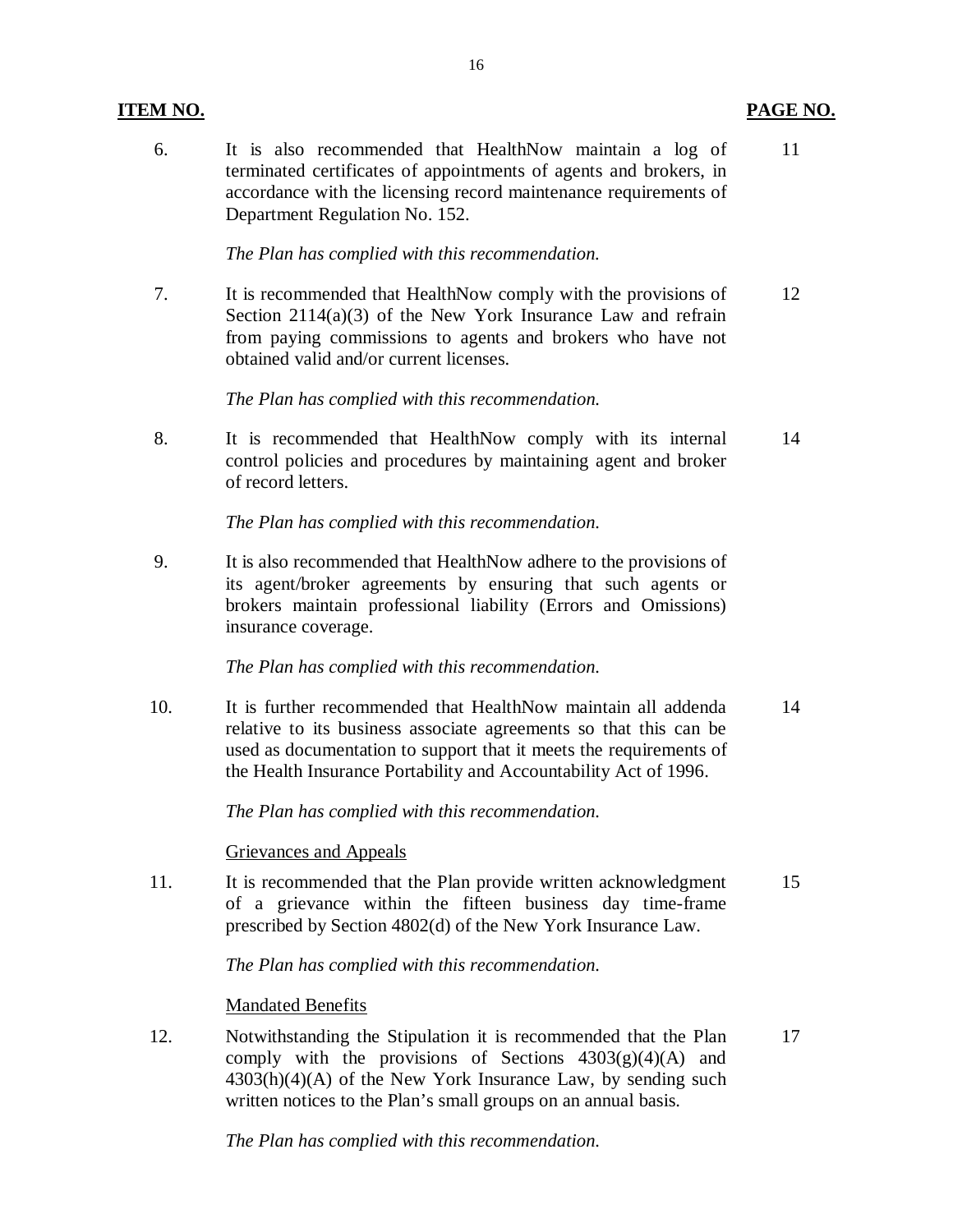# **ITEM NO. PAGE NO.**

 $13<sub>1</sub>$ required by Sections  $4303(g)(2)(A)$  and  $4303(h)(2)(A)$  of the New York Insurance Law. It is also recommended that such notices contain the information

17

24

## *The Plan has complied with this recommendation.*

## Claims Processing

14. benefits statements to its insureds or subscribers in all instances in which claims are denied because the insured or subscriber was terminated, and for out of network claims, in compliance with the requirements of Sections 3234(b)(6) and 3234(b)(7) of the New York Insurance Law. It is recommended that the Plan issue complete explanation of 19

 *The Plan has complied with this recommendation.* 

 Standards for Prompt, Fair and Equitable Settlement of Claims for Health Care and Payments for Health Services ("Prompt Pay  $Law'$ 

15. requirements of Section 3224-a(a) of the New York Insurance Law and make appropriate payment of all claims within the forty- five day period provided by the aforementioned section of the Insurance Law. 15. It is recommended that the Plan fully comply with the

> *The Plan has not complied with this recommendation. A similar recommendation is included within this report on examination.*

 $16.$  requirements of Section 3224-a(c) and pay appropriate interest in those instances where the interest calculated pursuant to the aforementioned section of the Insurance Law is \$2.00 or more. It is further recommended that the Plan fully comply with the 24

 *The Plan has complied with this recommendation.*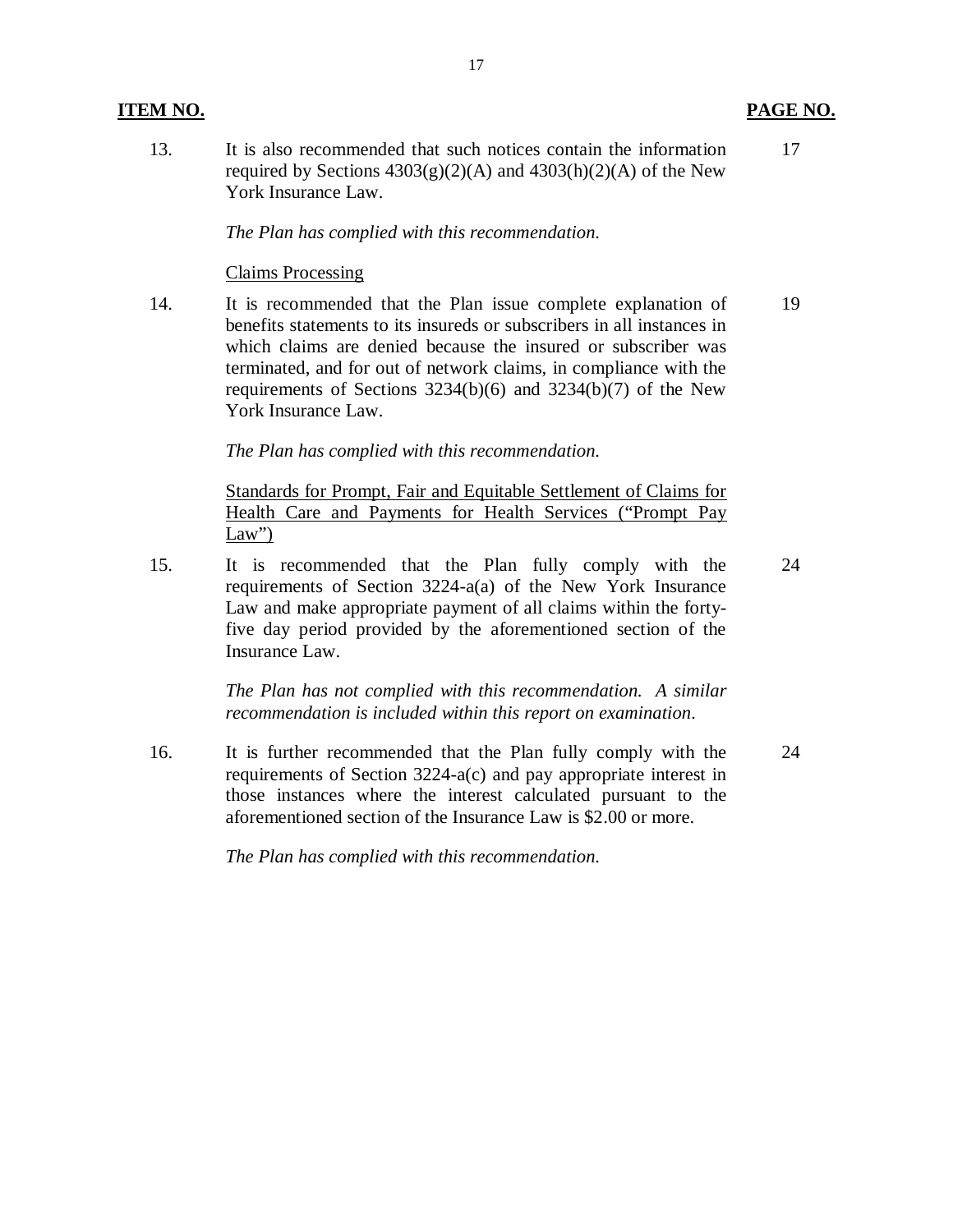# **11. SUMMARY OF COMMENTS AND RECOMMENDATIONS**

# **ITEM**

# **PAGE NO.**

# A. Agents and Brokers

- i. It is recommended that HealthNow comply with Part 243.2 of Insurance Regulation No. 152 (11 NYCRR 243.2) by maintaining a copy of its producers' license. 4
- ii. It is recommended that HealthNow comply with Section 2112(a) of the New York Insurance Law by issuing a certificate of appointment for all appointed producers. 5
- iii. It is also recommended that HealthNow ensure that certificates of appointment are filed with the Department within the time frame prescribed by Section 2112(b) of the New York Insurance Law. 5
- iv. It is recommended that HealthNow provide, within fifteen (15) days after providing notification to the Department, a copy of the statement filed with the Department to the insurance producer's last known address, as required by Section 2112(d) of the New York Insurance Law. 6

## B. Complaint Log

 It is recommended that HealthNow include all the required elements prescribed by Insurance Circular Letter 11 (1978) in its complaint log. 7

# C. Declination Practices

- i. It is recommended that HealthNow maintain its declination files for the time frame prescribed by Part 243.2(b) of Insurance Regulation No. 152 (11 NYCRR 243.2(b)). 8
- ii. It is also recommended that HealthNow provide applicants with a written specific reason(s) for the declination. 9

## D. Grievances

 It is recommended that HealthNow prepare its Schedule M, Parts 2 and 3 in accordance with the instructions to the New York Supplement. 9

## E. Utilization Review

 It is recommended that HealthNow provide a written acknowledgment for all appeal filings within the time frame prescribed by Section 4904(c) of the New York Insurance Law. 10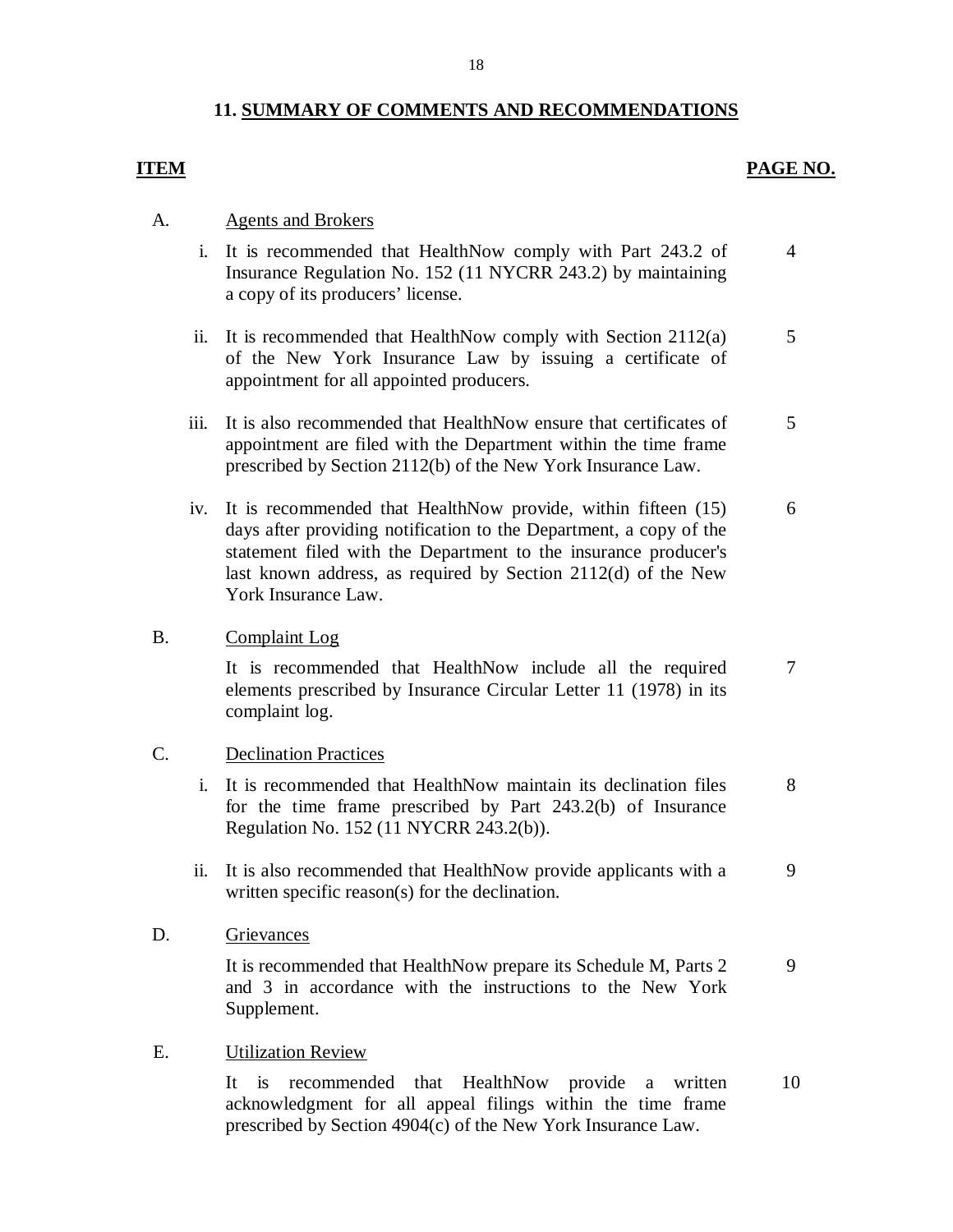# F. Prompt Pay Law

- i. It is recommended that HealthNow take greater care with regards to the processing of claims. 12
- ii. It is recommended that HealthNow take greater care when 12 processing the denial of claims.

# G. Review of Medical Loss Ratio Reporting Form and Supplemental Healthcare Filing

 It is recommended that HealthNow develop controls and business processes sufficient to report accurate quality improvement expenses relative to business related to uninsured plans for the purpose of reconciling such amounts reported on its filed Supplemental Healthcare Exhibit with the amounts reported on its MLR filing form, as per the requirements of 45 CFR Part 158. 14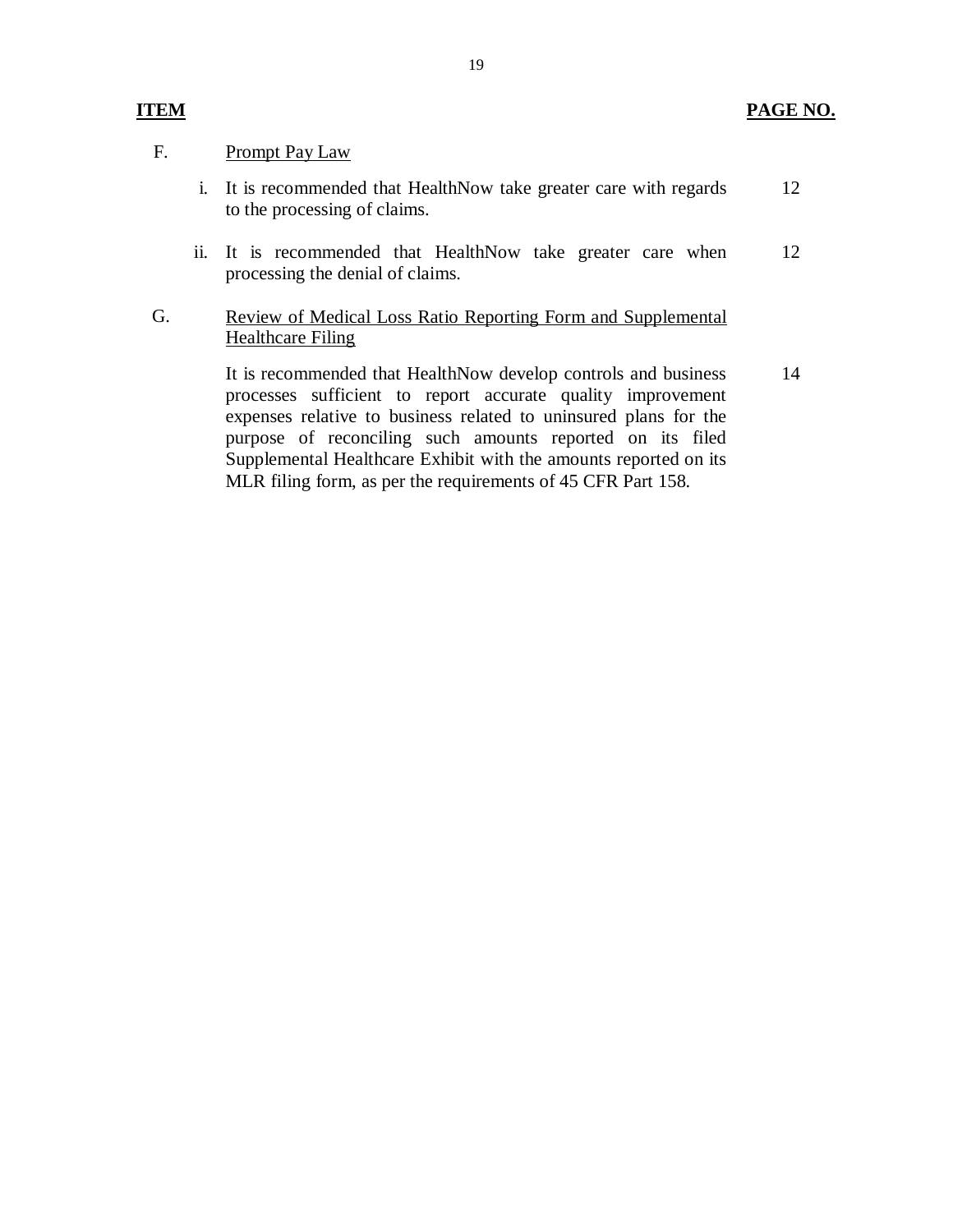Respectfully submitted,

\_\_\_\_\_\_\_\_\_\_\_\_\_\_\_\_\_\_\_\_\_\_

 Tommy Kong, CFE Senior Examiner

| STATE OF NEW YORK         |      |
|---------------------------|------|
|                           | )SS. |
|                           |      |
| <b>COUNTY OF NEW YORK</b> |      |

Tommy Kong, being duly sworn, deposes and says that the foregoing report submitted by him is true to the best of his knowledge and belief.

Tommy Kong, CFE

\_\_\_\_\_\_\_\_\_\_\_\_\_\_\_\_\_\_\_\_\_\_

Subscribed and sworn to before me

this  $\frac{1}{2017}$  day of  $\frac{2017}{2017}$